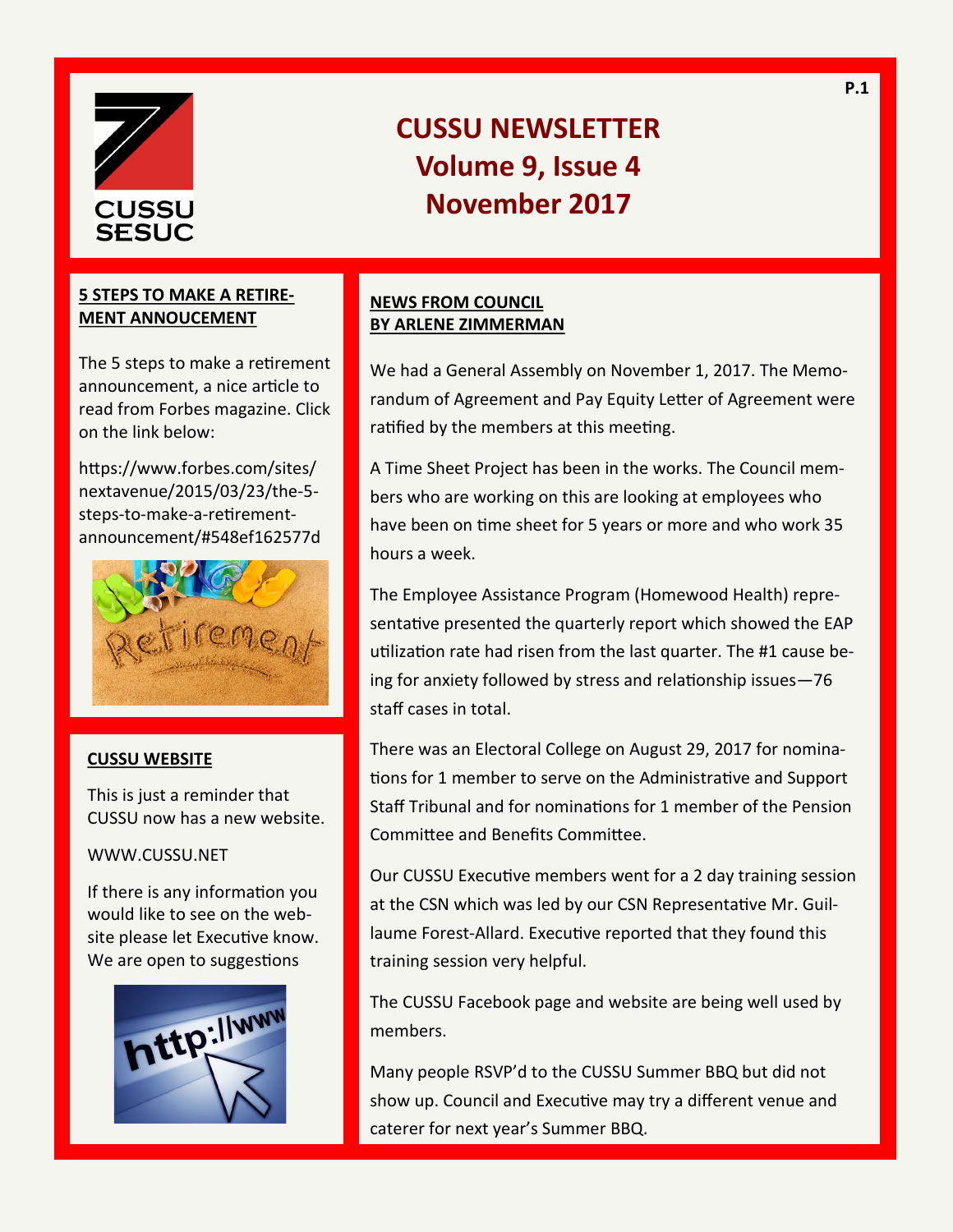

# **APPLYING FOR A CUSSU PO-SITION?**

There have been a number of job postings for CUSSU positions at Concordia and the Union would appreciate it if members would let us know when you apply for a position and/or by giving HR permission to advise us. Rest assured the Union Executive will keep your application in confidence. We ask you to do this as we need to look at the number of external hires that are being employed in positions that perhaps should be going to our members with the most seniority who meet the qualifications for the position. Please help us protect those jobs that should rightfully go to our members who deserve to move forward.





#### **BY LAUREL LEDUC**

Management has started a trend of offering to buy lunch for their employees during which they are having a departmental meeting. This meeting is being held during your "unpaid meal period". (Article 22 (22.04). This is your personal time, not university time. If you look at the cost of a slice of pizza and a soda does the value add up to your hourly wage? We don't think so.

If management wants to hold a departmental meeting please do so during working hours. If not, then the employer is obliged to return the lunch period in salary or time owing.

# **UPCOMING EVENTS**

**Wednesday, December 6, 2017**

National Day of Remembrance and Action on Violence Against Women CUSSU Coffee Break

Please join us during your morning break

Loyola: CJ Atrium

SGW: LB Atrium

10:00am—11:00am

**Wednesday, December 13, 2017**

#### CUSSU HOLIDAY PARTY

Please join us from 5:00pm— 8:00pm at Sir Winston Churchill Pub

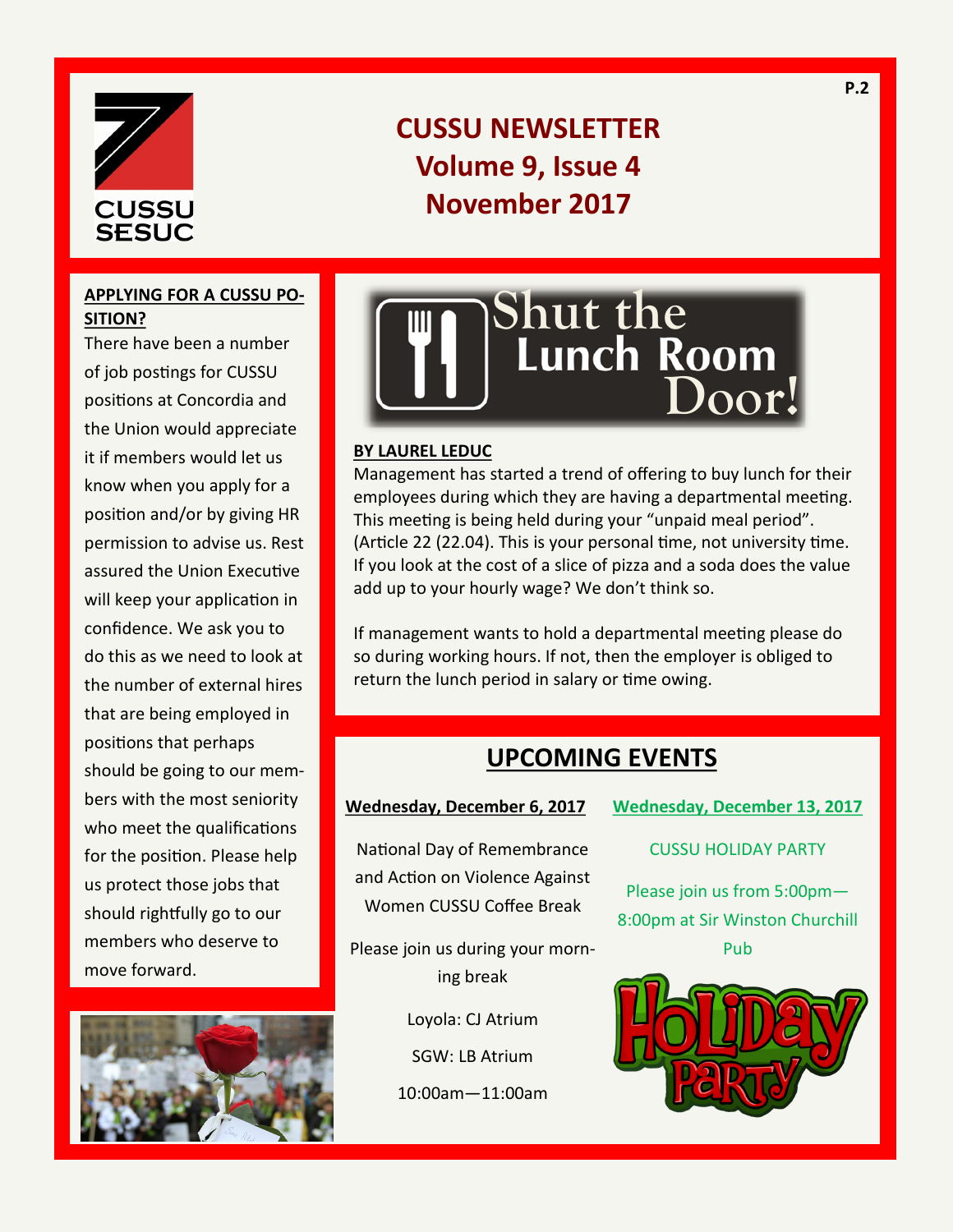

#### **CUSSU HAS A FACEBOOK PAGE**

If you are on Facebook and would like to join the group please search CUSSU—Concordia University Support Staff Union. If you do not have Facebook do not worry as all important information will still be sent by email or internal mail.



#### **CUSSU EXECUTIVE**

President: Donna Fasciano V.P. General: Derek Page Secretary: Filomena De Gennaro V.P. Grievance: Laurel Leduc V.P. Health & Safety: Karl Stamp Interim Treasurer: Vidya Khan V.P. Information: Jennifer Muir V.P. Women's Issues: Vidya Khan

#### **CSN Representative**

Guillaume Forest-Allard



### **GRIEVANCES TO DATE FOR 2017 BY LAUREL LEDUC**

Statistics for CUSSU Grievances 2017. To date we have filed 39 grievances on behalf of our members. The Grievance and Labour Relations Committees are working diligently on your behalf.

**P.3**

| <b>ARTICLE</b> | <b>DESCRIPTION</b>                                            | <b>TOTAL</b>   |
|----------------|---------------------------------------------------------------|----------------|
| 1 & 38         | <b>Pay Equity</b>                                             | 1              |
| 5&6            | <b>Harassment</b>                                             | 1              |
| 11             | <b>Released During Trial Period</b>                           | 1              |
| 15 & 18        | Job Posting-Subcontracting                                    | $\overline{2}$ |
| 15 & 38        | Job Posting-Movement of Per-<br>sonnel-Classification & Wages | 16             |
| 19 & 38        | <b>Disciplinary Measures</b>                                  | 8              |
| 27             | <b>Black Out Periods</b>                                      | $\overline{2}$ |
| 29             | <b>Unpaid Leave</b>                                           | $\overline{2}$ |
| 39             | <b>Salary Insurance</b>                                       | 1              |
|                | Closed/Withdrawn                                              | 5              |
|                |                                                               | 39             |

WE UNDERSTAND

YOUR CONCERNS